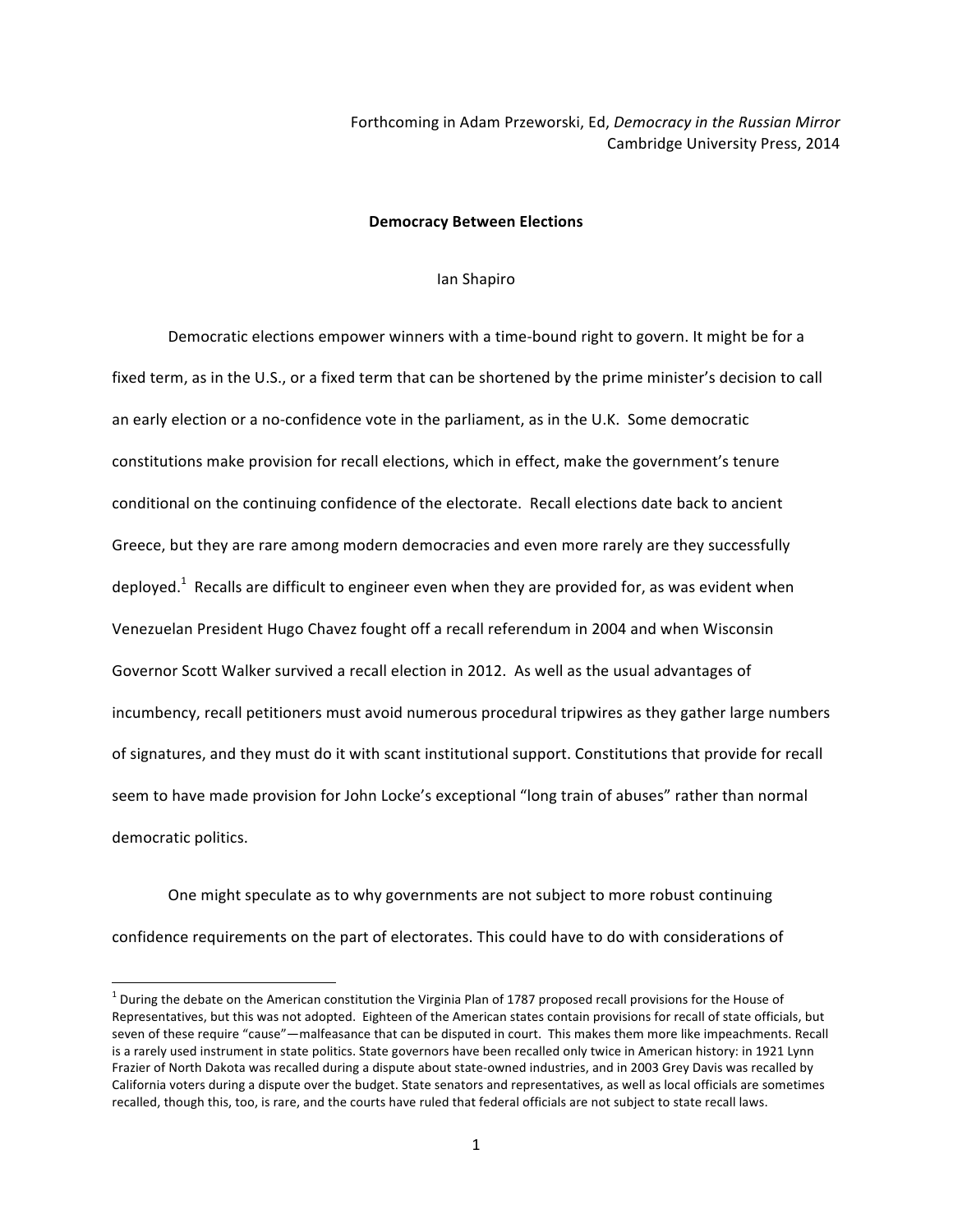efficiency, with empowering governments to take unpopular measures whose benefits might not be immediately realized, or with other factors. Whatever the reason, elected governments regard themselves as free to govern unencumbered by that constraint, which would make representative government more likely to shadow what a direct democracy would do. Governments in representative democracies must pass final exams; they are not subject to continuous assessment.

This is not to say that democratic politics stops between elections. Shaping the legislation that governments enact, slowing down or curtailing the scope of unwelcome change, fund-raising and jockeying for positions in future elections, and building support with constituents are all ongoing political activities that are punctuated by elections rather than ended by them. Politics between elections takes three main forms that will be considered seriatim here: the role of "loyal opposition," the activities of interest groups, and the political mobilization of civil society groups.

# **"Loyal" opposition**

This is an eighteenth century idea that originally had nothing to do with democracy; rather it was intended to solve a monitoring problem. The king's insecurity about the conduct of His Majesty's Ministers led to the creation of His Majesty's Loyal Opposition to generate information about what the ministers were doing. In the democratic world, this idea has evolved into opposition that is loyal to the democratic order rather than the government of the day. It plays a number of roles in democracy between elections, sometimes in tandem and sometimes in tension with other democratic values.

It is most obviously realized in a two-party system of the Westminster sort, where the official opposition confronts the government on a regular basis to demand an accounting of what it is doing and demonstrate the opposition's competence as a government-in-waiting to the electorate. Prime Minister's Question Time is the weekly ritual; the leader of the opposition and shadow ministers hurl questions and abuse at the Prime Minister and the rest of the cabinet about the issues of the day. It is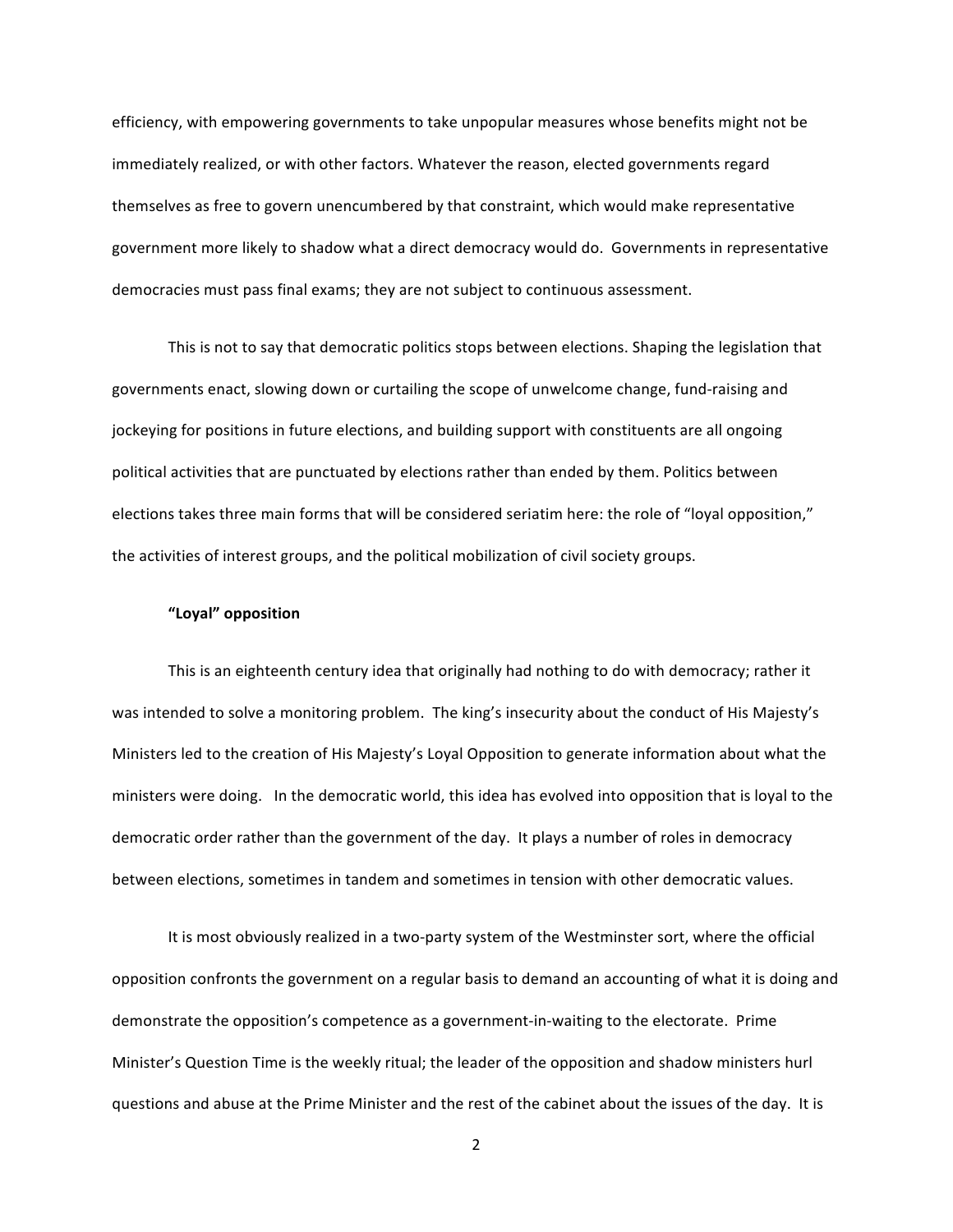something of a macho exercise, instantiating a strongly competitive model of democracy. It fits less comfortably with the coalition systems that arise out of proportional representation. They depend less on institutionalized confrontations between two strong parties, and more on the idea of including multiple parties in the government. In single-party dominant systems like Russia and South Africa, there is even less scope for formalized loyal opposition, since the opposition parties have no realistic hope of forming governments in the foreseeable future.

One role for loyal opposition is to facilitate alternation in government, the sine qua non of democracy in the Schumpeterian tradition. For alternation to be realistic there has to be a plausible alternative waiting in the wings; the official opposition does everything it can to make sure it is visibly that. It is a proving ground for potential prime ministers to show backbenchers and voters that they are up to the task. In the 1997 British election, when John Major's Conservative government was way behind in opinion polls and clearly headed for a rout, one Tory newspaper tried to float the argument that Labour should not be elected because they had been out of government for so long that they wouldn't know how to govern. The argument was a measure of their desperation (not to mention their—perhaps willful—ignorance of British electoral history<sup>2</sup>). Taking it seriously would have meant abandoning one of the most basic features of the British political system. Unsurprisingly, it cut no ice with the electorate.

When it operates effectively, loyal opposition also contributes to the quality of legislation. The opposition asks hard questions of government policies, exposing hypocrisy, misinformation, and bad arguments. The government fights back, defending its actions and impugning the opposition's motives. By giving the party that lost the election, and expects to fight the next one, the platform and incentive to make ongoing demands from the government to justify what it is doing, the system institutionalizes

<sup>&</sup>lt;sup>2</sup> Walpole served for 21 continuous years between 1721 and 1742; William Pitt the Younger for 18 years between 1783 and 1801 (and also form 1804-6); and Lord Liverpool for 14 years from 1812 to 1827.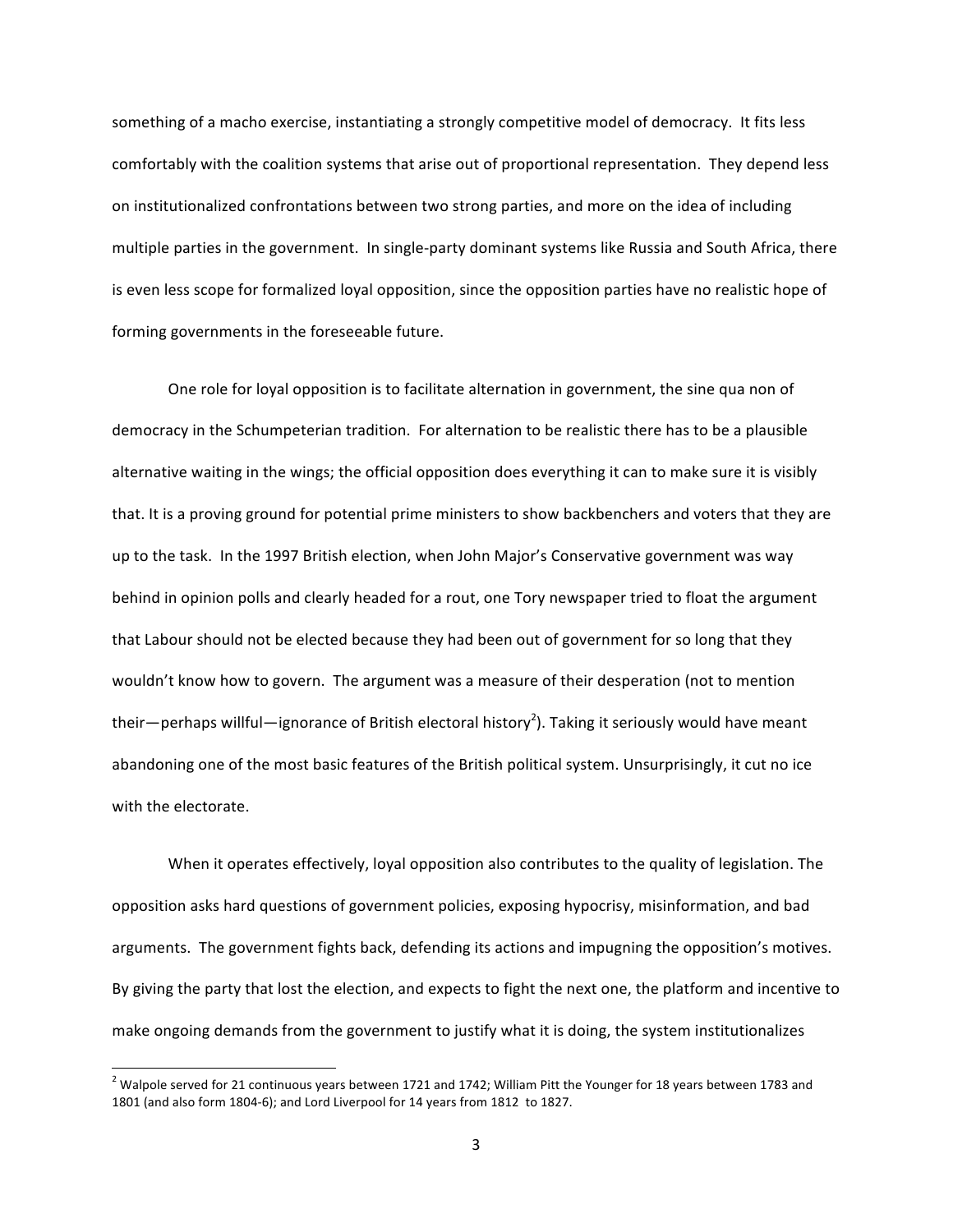John Stuart Mill's insistence on the importance of argument in political life. The mere knowledge that the contest takes place is a disciplining device on both sides; it keeps them honest to a greater degree than would otherwise be true.

Notice that argument is a quite different regulative ideal than deliberation. Argument is competitive, geared toward winning; deliberation is cooperative, geared toward persuading. The defense of argument is an invisible-hand one: that the truth will out as a byproduct of competition in the marketplace of ideas—or at least that this will happen more often than under any alternative regime. Deliberation, by contrast, aims at agreement. It can be agreement that ignores the truth if this suits the parties.

Bipartisan agreement is sometimes hailed as a desirable in politics. Barack Obama was widely faulted in the American media for failing to seek Republican support for his proposed healthcare reform in 2009-10. He finally caved in to the criticism in a desperate attempt to enact something. But from the standpoint of the competitive opposition model, bipartisan agreement is nothing to crow about. It is collusion in restraint of democracy. In my view institutionalized competition embodies one of the advantages of the Westminster model over the proportional representation systems prevalent in much of Europe and which has been used in Russia since 2007. This is not to deny the value of deliberative institutions in improving the quality of legislation. In Britain, the House of Lords is a notably less competitive and more deliberative body than the House of Commons. The Lords who participate actively often develop expertises and work collaboratively on the minutiae of bills that MPs in the Commons often do not read. Deliberation has its place, but this should not be confused with argument. Just as markets in the economy are the best generators of reliable information that have been found because of the competition that drives them, so in politics the competitive dynamic is indispensible for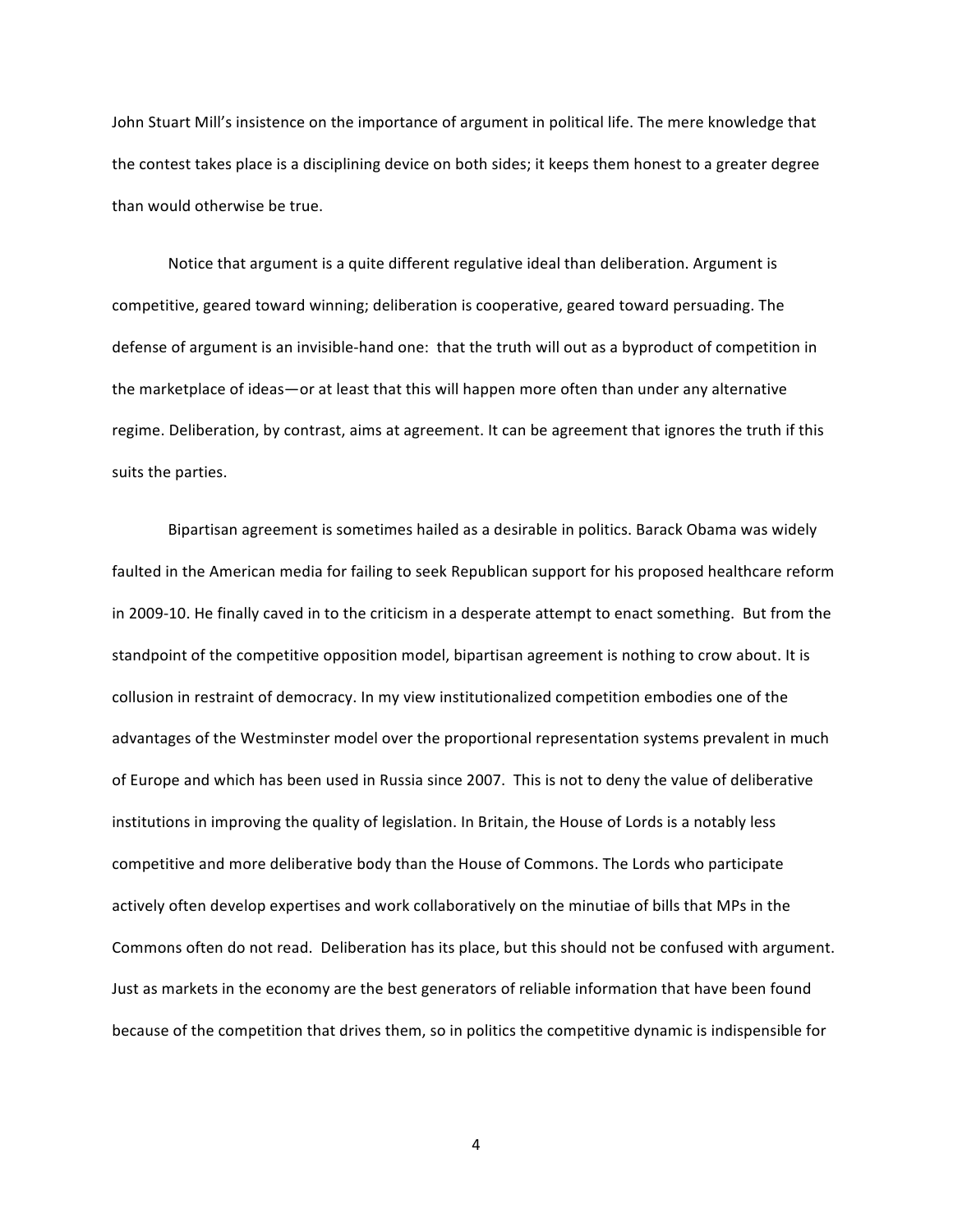shining the light of truth on politics. A system that institutionalizes opposition institutionalizes that dynamic.

Third, loyal opposition limits corruption. The same incentives that illuminate what governments do also illuminate how politicians behave. Competing politicians have every reason to expose the failings of their opponents when they can, and this knowledge serves as a constraint on behavior. Knowing that there are people with good access to information and institutional support who want your job is a sobering fact. But it does not always work. The parliamentary expenses scandal that erupted in the UK in 2009 ending many political careers is an example, where there was tacit agreement on all sides to ignore the rules governing parliamentary allowances until a whistle-blower leaked the records to the media. It is an exception that proves the rule, however, because the system operated under the purview of the non-partisan Speaker (who lost his job over the affair), and so was not subject to the constraint that would have been present had MPs known that their opponents had access to their expenses claims. Had that been the case, the possibility of defection from the tacit agreement would likely have made people a good deal less sanguine about double and triple-dipping, having their moats cleaned at taxpayer expense, and so on.

Fourth, institutionalizing loyal opposition contributes to stability by defusing disloyal opposition. We have known since the public choice literature of the 1950s and '60s that there are no perfect democratic decision rules. One implication of this fact is that there will always be losers with legitimate grievances in democratic politics. The opposition can be a magnet for the discontented, on which they can pin their hopes to prevail in the future. Between elections the official opposition can also be a conduit for grievances about how the policies of the government are being implemented; they can bring pressure to bear on the government to "edit in the application," as Philip Pettit has put it—to mitigate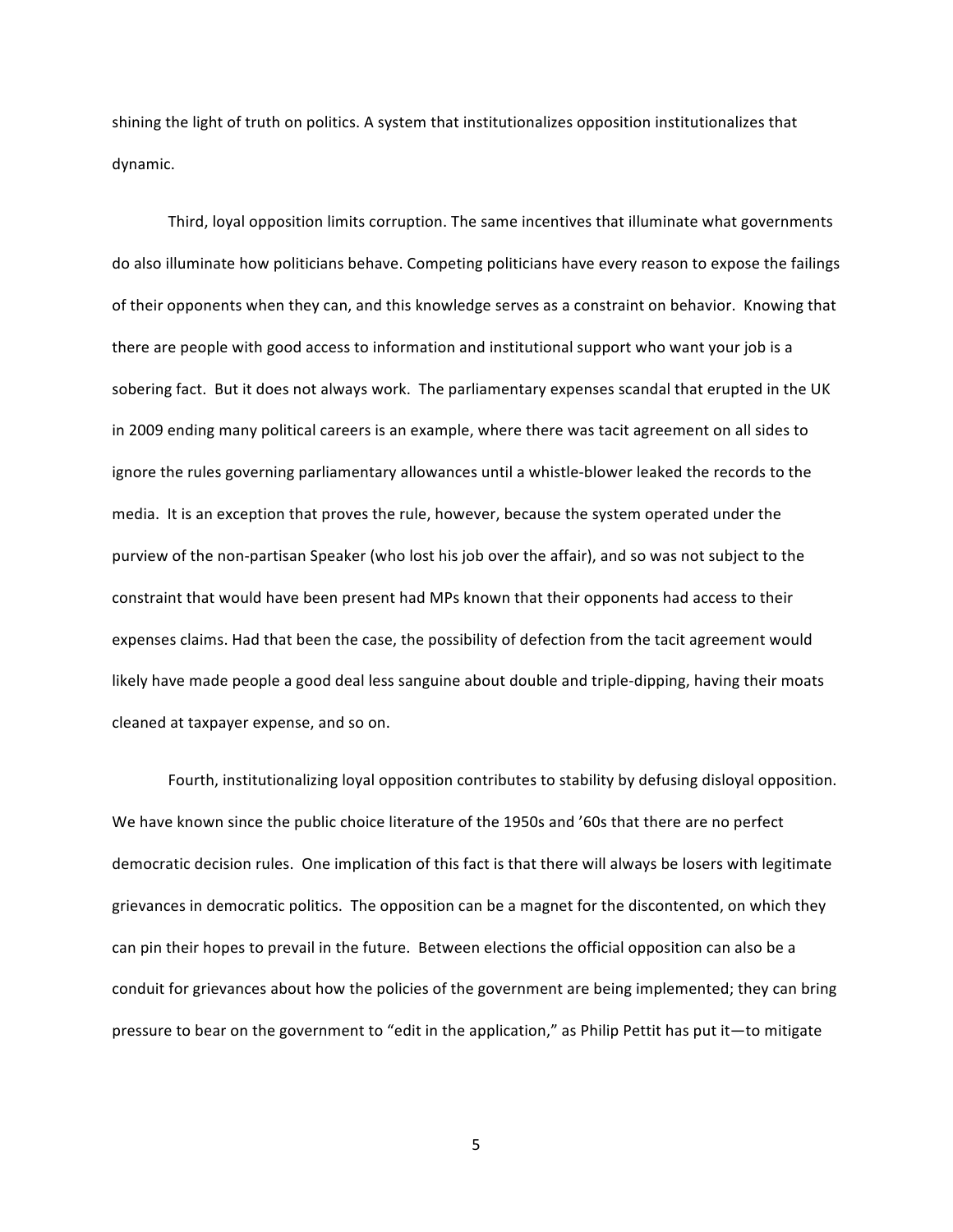the effects of winners' policies on losers (Pettit, 2000: 105-44). Providing avenues for loyal opposition gives aggrieved parties incentives to stay with the system rather than reach for their guns.

The risks to regimes of failing to create avenues for loyal opposition were dramatized by the events that snowballed through the Middle East starting in 2010. A dozen countries have seen major unrest and three apparently stable dictatorships were overthrown. In Libya, for instance, Muammar Gaddafi's regime had outlawed opposition parties, centralizing power in the General People's Committee. Gaddafi also limited academic freedom and banned independent media (Freedom House, 2012). The eventual response was an explosion of opposition that had no legitimate outlet except for violence, and became an uprising-turned-civil-war that engulfed the country for the next year and ended in Gaddafi's death. Comparable stories can be told about the roles played by the repression of dissent in the revolutions in Tunisia and Egypt and in the civil war that was still underway in Syria in early 2013.

In Russia, a milder version of anti-authoritarian protest erupted in response to widespread allegations of fraud in the legislative and presidential elections of 2011 and 2012. For the first time since the early 1990s, tens of thousands took to the streets in December of 2011 to protest parliamentary election rigged in favor of then-Prime Minister Vladimir Putin's United Russia party (Elder, 2011). The protests – which quickly spread to regional cities – reflected widespread frustration at the absence of legitimate avenues to express grievance. "To me, this election was like a game in which only some players are allowed to compete," said Heidi Tagliavini, an election observer, to the BBC (BBC, 12/2011). The protests continued into 2012, marring Putin's inauguration in June. The repeated refrain was to demand fair elections, an end to corruption, a free media, and the release of political prisoners (Bershidsky, 2012).

In the short run, the Putin regime defused the protests by comparatively subtle means. Cognizant, perhaps, of how damaging to China's image its heavy-handed approach since Tiananmen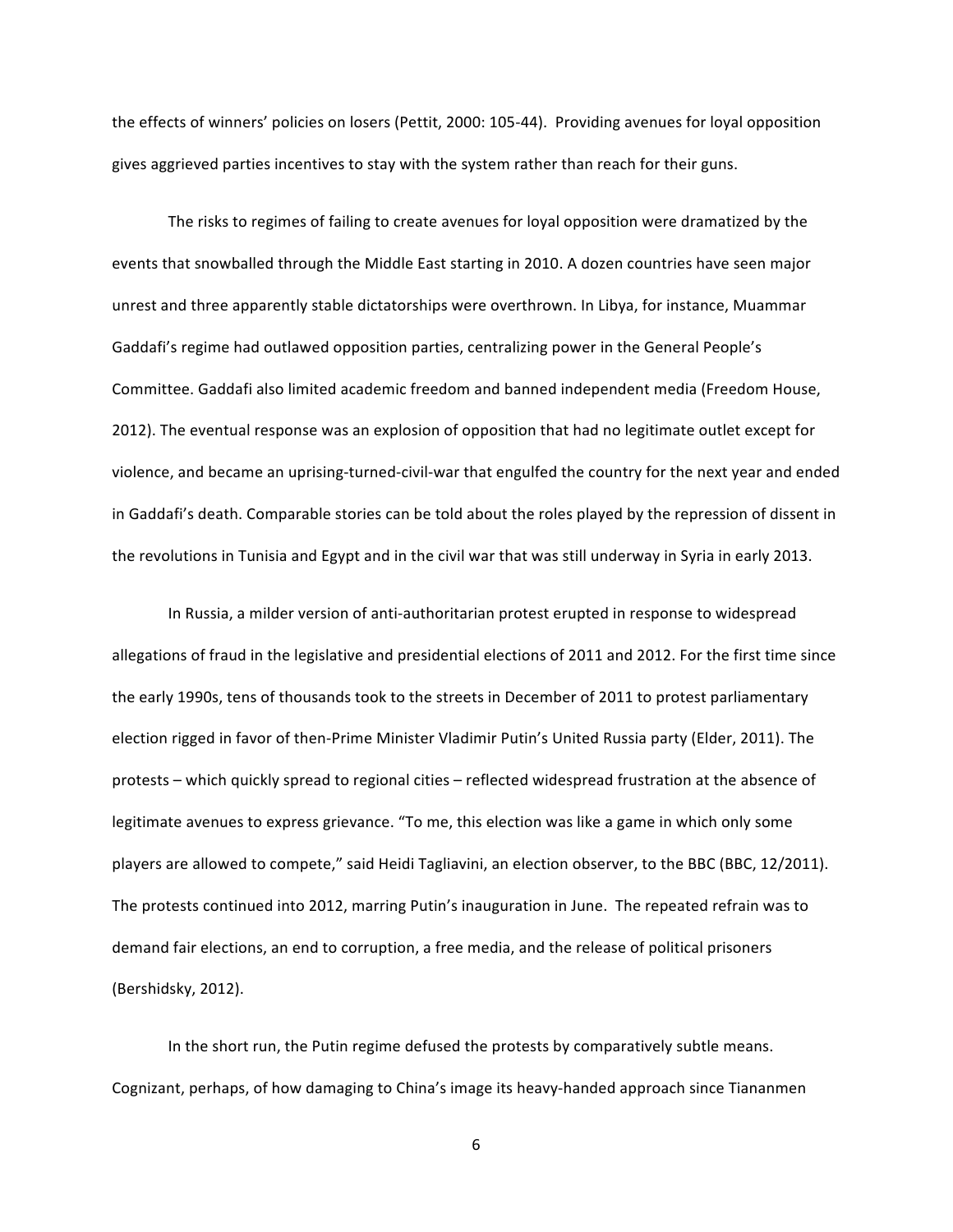Square has been, the Russians did not kill or seriously injure opposition leaders. They limited themselves to interrogations and arrests that seemed calculated, rather, to disrupt planning and chip away at the movement's momentum (Guardian, 2012). Arrested protesters faced individual trials away from the benefits that might have accrued to them from media limelight. The regime also orchestrated progovernment rallies (with turnout greatly exaggerated in the state-controlled media) through funding and "encouraging" youth groups to attend (Rojansky & Balzer, 2012; 02/04/2012). Putin even spoke at some of them, blaming the unrest on unidentified foreign villains. "We will not allow anyone to interfere in our affairs, to force their will on us," he declared at Luzhniki rally in February. "I want to ask you...please answer with a simple short word—yes—do we love Russia?" (BBC 02/02/2012).

How effectively these efforts will defuse Russian political opposition is unclear. On the one hand, the protests have diminished in size and frequency suggesting that the campaign to wear down the protesters has worked (Bershidsky, 2012). On the other hand, Putin's opponents seem stronger, bolder, and better organized than at any time since he replaced Boris Yeltsin as President in 2000. To cite one example: in October 2012, anti-Putin activists created a 45-member coordinating committee and elected Alexei Navalny, prominent critic of Russian corruption in general and Vladimir Putin in particular, to lead its operations (BBC, 10/2012). At least so far, the Committee's aims seem more disloyal than loyal. Whether the regime can coopt or marginalize such groups, and if so for how long, remains to be seen. The speed with which the protests flared up in 2011 suggests that it could happen again. In Russia, as with much of the Arab spring, it is just too soon to know whether we are witnessing another 1989 or perhaps, as some commentators have begun to conclude, something more like 1848 (Steinberg, 2011; Stoner, 2012). The conventional wisdom among political scientists is that liberalized authoritarianism is inherently unstable: either discontent must find avenues for expression within prevailing institutions, or, if they cannot be dismantled, they will endure only through suppression of dissent and reversion to hard authoritarianism (Huntington, 1991: 137; Shapiro, 1993: 121:50).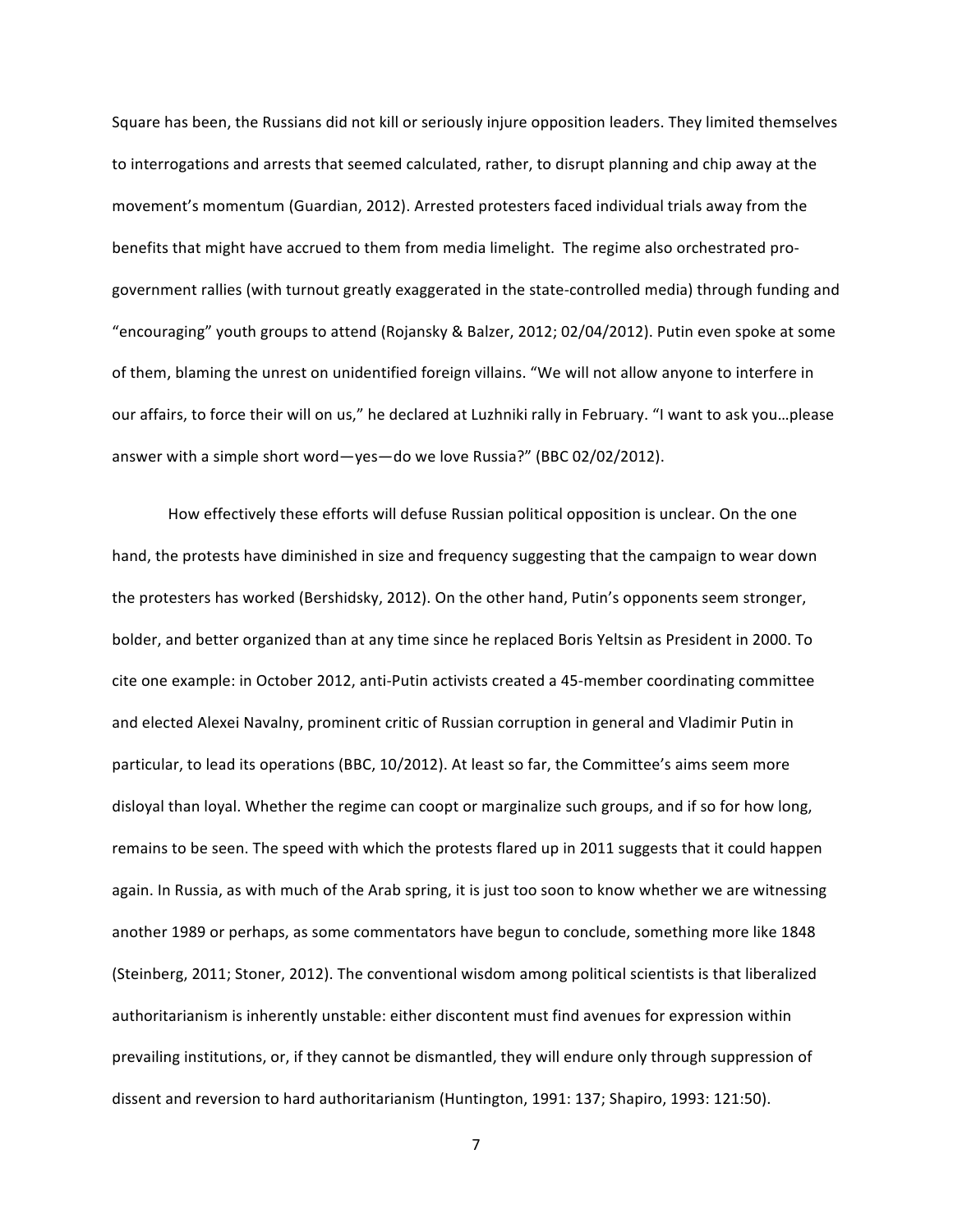#### **Interest groups**

Between elections, interest groups can be major players in shaping policies enacted by governments. This was extensively documented in the "liberal corporatism" literature of the 1970s, in which it was noted that groups like organized business and organized labor would negotiate over industrial policy, with government relegated to the role of a quasi-referee (Schmitter, 1974: 85-131; Panitch, 1976; 1977: 61-90). This might have been overstated. It is, in any case, less obviously relevant to a world in which organized labor has been on the retreat in most countries for the better part of three decades.

Generalizing about the role of interest groups between elections is unwise because they have greater scope for influence in some systems than in others. This is shaped by such factors as the strength and popularity of the government, the power of backbenchers, the relative autonomy and efficacy of the bureaucracy, and the rules governing lobbying and political contributions. Some of these factors might, in turn, vary systematically; perhaps legislators are more susceptible to interest group influence in single member district systems, where they can be targeted, than in list-system PR, where they cannot—or at least not as easily. But it may be that lobbyists can deploy their resources more effectively in list-system PR because power is more centralized. Water flows around a rock.

An under-noticed factor that shapes the influence of interest groups between elections is the intensity of public opinion. Politicians can ignore public opinion on issues that the public does not much care about, since they know they will pay no electoral price. But that does not mean that they can ignore interest groups which might have the resources and incentives to reward or punish politicians depending on how friendly they are to the interest groups' agendas. This is notably true of the politics of taxation in the U.S., where mass preferences are not intense but those of organized activists are. This means that tax policy is mainly driven by the battles among interest groups, and the carrots and sticks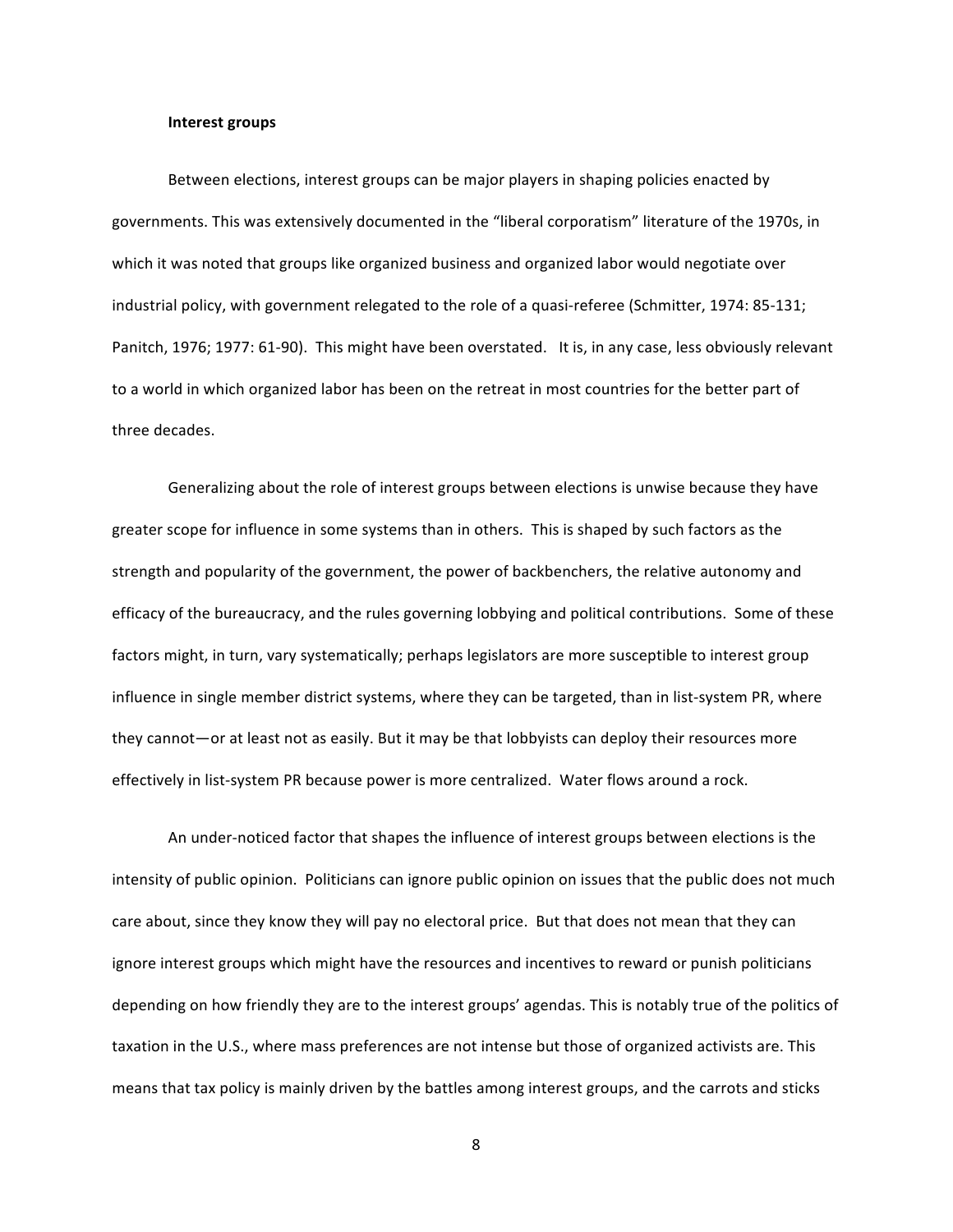that they can wave at politicians. This was dramatically true of the repeal of the estate tax in the U.S. in 2001. It was achieved largely due to the efforts of a lobbying coalition that was more effectively put together than the opposing lobbyists in a context where polling revealed to politicians that this would not be an important issue for voters (Graetz and Shapiro, 2005). There are numerous other issues, ranging from abortion to the role of religion in public life, where this gap between the intense preferences of activists and non-intense preferences of voters exists (Fiorina, et. al, 2006). Organized interests battle to shape policy in the space created by that gap.

The amount of space available for interest groups to determine policy varies with the intensity of public opinion. For instance, in 2005 and 2006, exceedingly well organized interests, with strong support from the Bush administration, sought to get Congress to begin privatizing Social Security. They used all of the same tactics that had been so successfully deployed to repeal the estate tax four years earlier to no avail. They ran into the brick wall of intense public opposition to their agenda that could not be moved despite a massive propaganda campaign (Shapiro 2011: 1-38). Just what determines the intensity of public opinion on different issues is not well-understood, but it is a subject of major importance in understanding what the conditions are under which politicians will be responsive to organized interests, rather than to voters, between elections.

Sometimes, perhaps increasingly, powerful interests can work their way around the contours of public opinion by using their power to hijack the democratic process. One mechanism is to ensure that governments and regulators governments are supposed to control, become dependent on the interests they are supposed to be regulating. In effect, the foxes get the keys to the chicken coop. In this connection, it is worth pondering the remark by U.S. Congressman Spencer Bachus, the Republican chairman of the House Financial Services Committee, reported by Paul Krugman in the *New York Times* in December of 2010: "In Washington, the view is that the banks are to be regulated, and my view is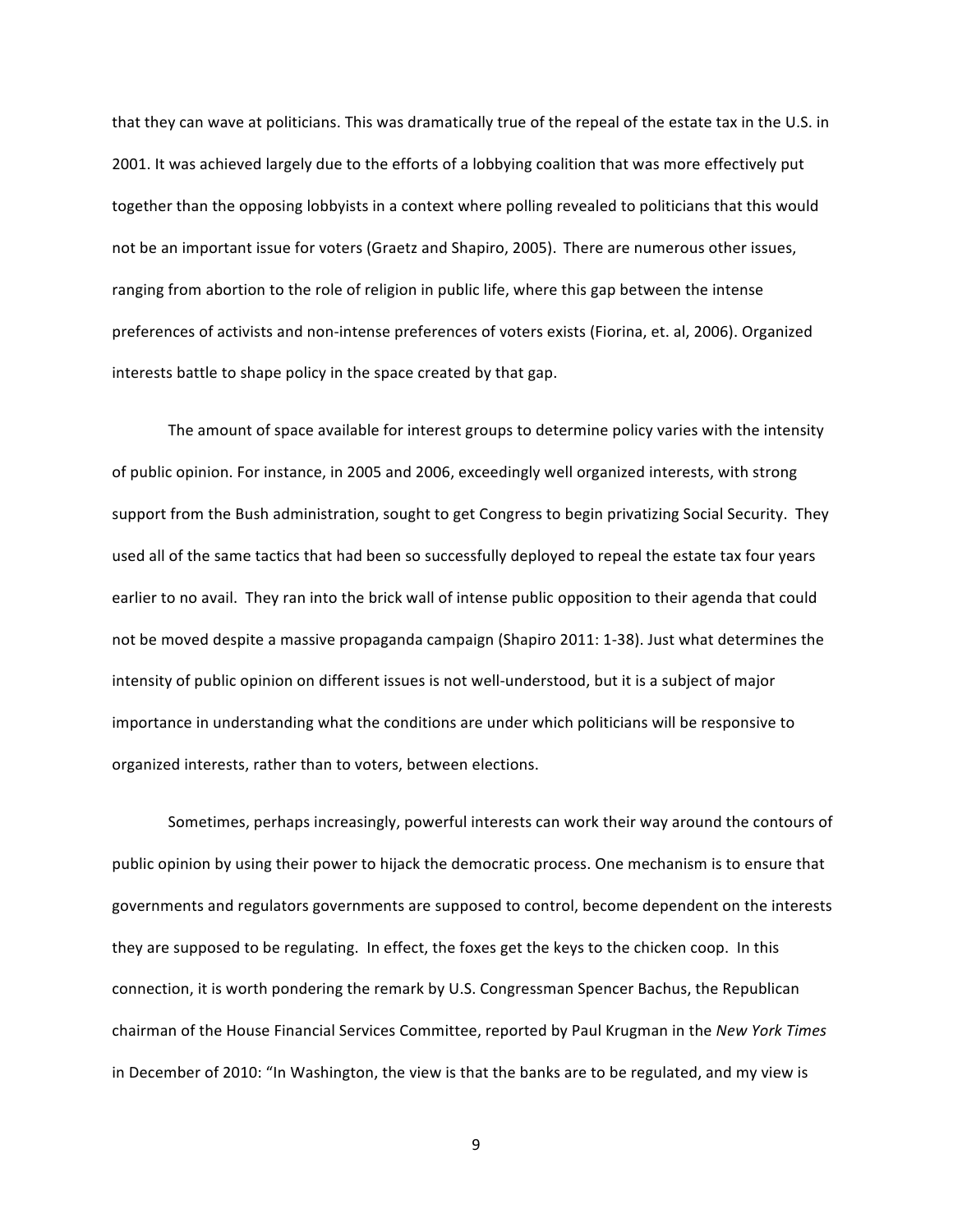that Washington and the regulators are there to serve the banks" (Krugman, 2010). This is ironic in view of a criticism that was commonly directed at Russia during those same years: that the Russian business oligarchs had more power than the Russian state.

The extent to which regulation of the financial services industry in the United States was dismantled in this way during the run-up to the 2008 financial crisis is now legion. Perhaps the most striking illustration was the Office of Thrift Supervision (OTS). Despite the experience of the Savings and Loan crisis during the 1980s and the bankruptcy of large thrifts under its control in the early new millennium, in the years leading up to the 2008 financial collapse the OTS behaved more like a lobbyist for, rather than a regulator of, the lending banks it was meant to supervise. Dependent for its survival on the fees paid by the institutions it regulated, OTS shopped for business by promising—and delivering—a notoriously hands-off approach. America's largest mortgage lender, Countrywide Financial, switched to OTS in March of 2007 to avoid more prying regulators—five months before it would be forced to borrow \$11.5 billion in a vain attempt to stave off its unraveling (Bajaj, 2007). By the end of 2008 thrifts under OTS's regulatory purview controlling some \$356 billion had failed, and the government had seized the three largest institutions it regulated—including Washington Mutual, at the time the largest American bank ever to collapse (Appelbaum & Nakashima, 2008).

In 2004, then-head of Goldman Sachs Henry Paulson Jr. led a delegation of investment bankers to convince the Securities and Exchange Commission that they should be exempt from capital reserve requirements on the grounds that, with assets in excess of \$5 billion, they could be trusted to protect investors on their own. In return, they promised to open their balance sheets to inspection by the SEC. But with a total of seven inspectors responsible for combined assets in excess of \$4 trillion, working in an office that for much of the time lacked even a director, virtually no inspections were performed. As late as March 2008, by which time Paulson had become Secretary of the Treasury, SEC chairman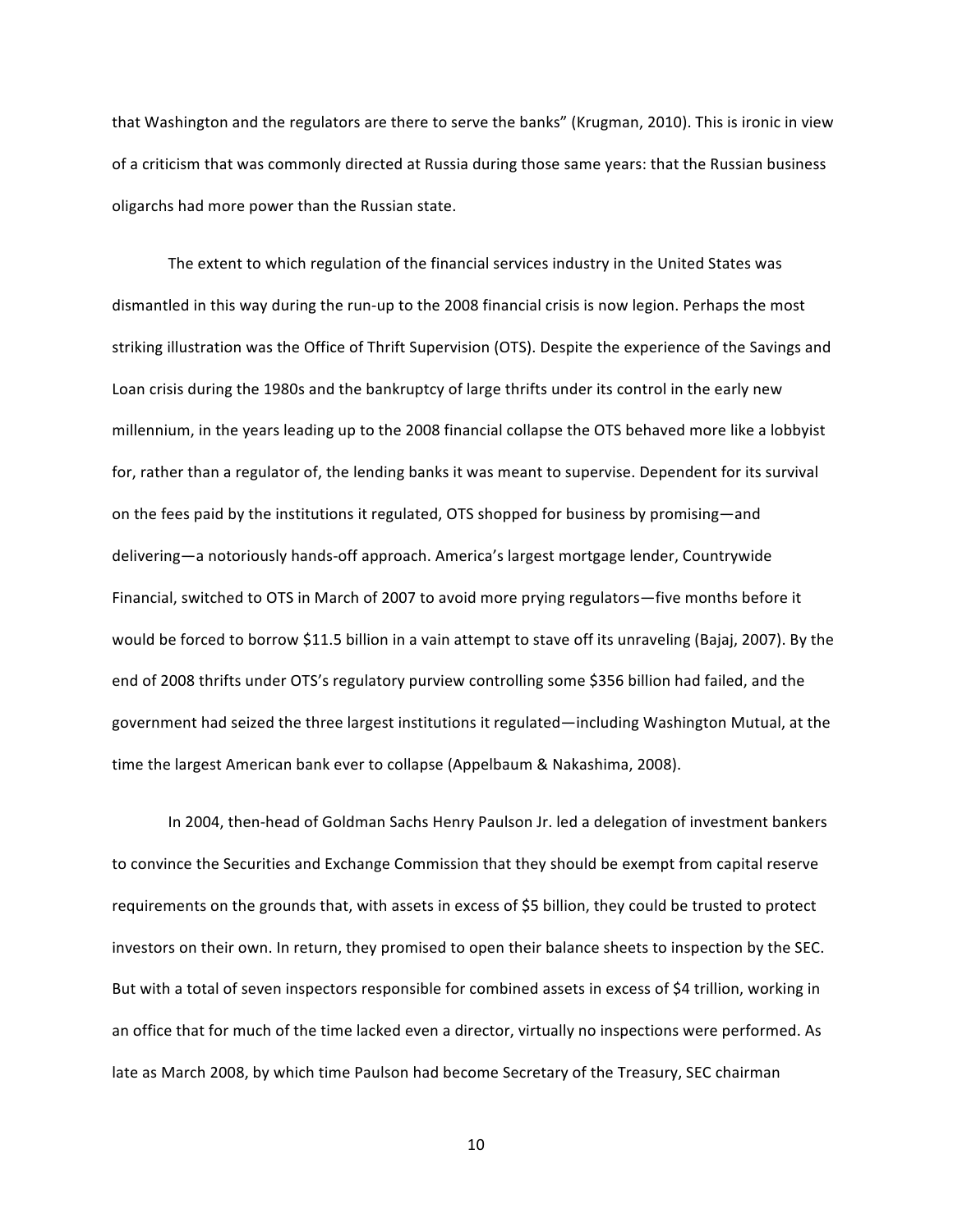Christopher Cox was reassuring Congress that the SEC had "a good deal of comfort about the capital cushions" of the major investment banks. Six months later, Lehman Brothers went bankrupt and the other major investment banks were all quickly revealed to be on the verge of drowning in toxic consolidated mortgage debt. They had to be rescued by multibillion-dollar bailouts from the federal government in order to forestall a systemic meltdown (Labaton, 2008). And although executives from industrial companies like Chrysler and General Motors lost their jobs as the price of the 2009 government bailouts, it is notable that the investment bankers were immune—retaining their jobs and bonuses. It seems that their power is unchallengeable (New York Times, 01/2010; Scheer, 2010).

Przeworski and Wallerstein (1988: 11-2) have written about the structural dependence of the state on capital, arguing that even governments with strong electoral mandates are forced to temper tax and regulatory agendas to anticipate the possibility of capital strikes. The decline in capital controls around the world in the decades since they wrote means that the threat of capital strikes increasingly means the threat of capital flight. But the financial crisis of 2008-2010 revealed that capital can threaten much more than exit. Having contributed to the creation of a system in which political survival meant bailing out the banks, the banks were able to put guns to the heads of politicians. At each peak of the crisis, political leaders were confronted with the Hobson's choice of either bailing them out, or being held responsible for a catastrophic financial meltdown that would likely usher in a new depression. Thus, in May 2010, we saw the hitherto unthinkable specter of Angela Merkel risking an enormous electoral price by committing the German taxpayer to underwriting the German banks' exposure to Greek debt as that country teetered on the verge of default (New York Times, 04/2010; Connolly, 2010).

### **Civil society**

Interest groups are there to lobby politicians to resist or enact policies, but there are other players with political agendas who seek to shape the political process between elections, often with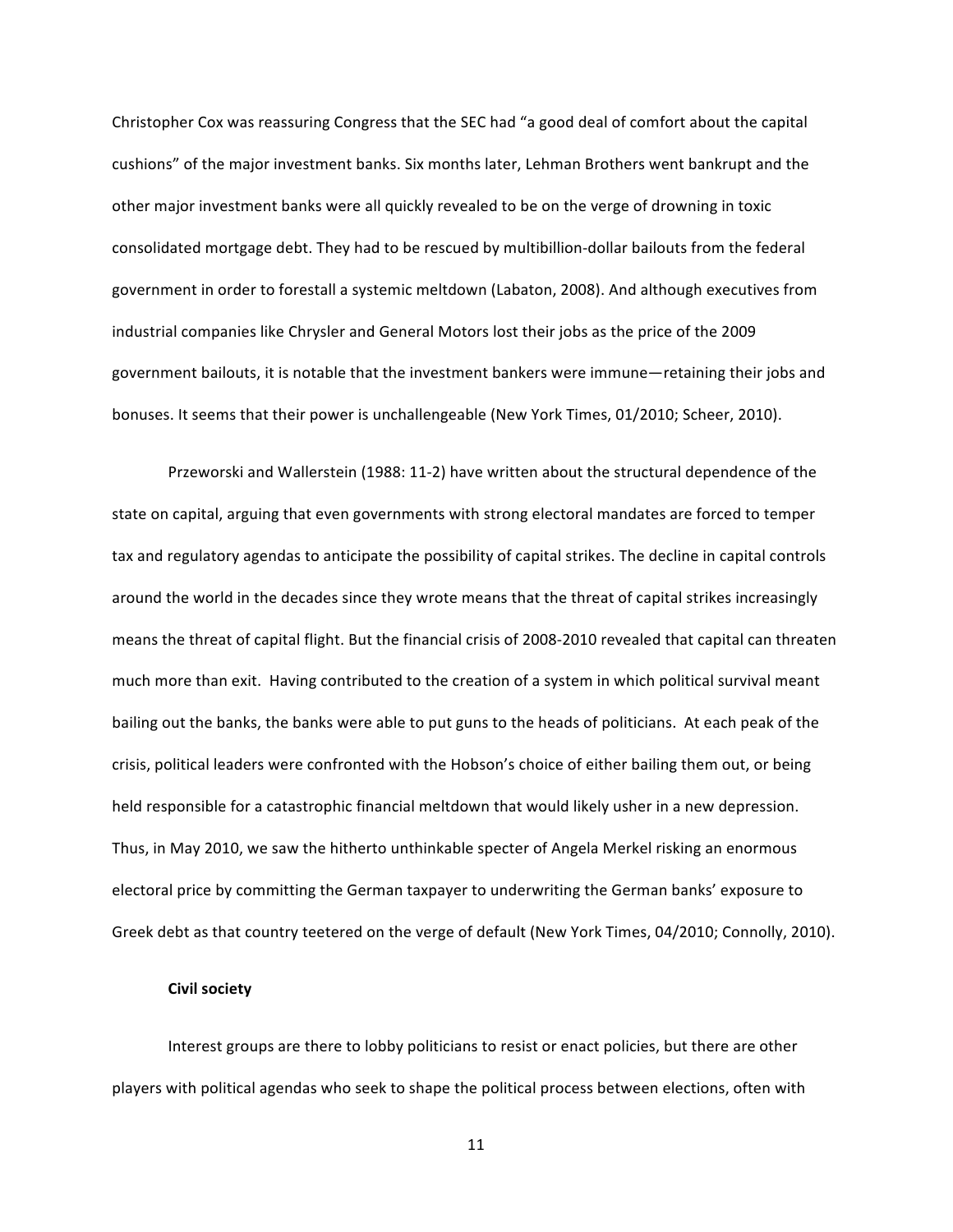considerable success. The "Tea Party" movement in the U.S. is a recent example; their purpose was to obstruct Obama's domestic agenda as much as possible, by mobilizing public outrage, backing (and attacking) candidates in special elections such as the 2010 senate election to fill Edward Kennedy's seat, and putting pressure on Republicans who showed signs of compromise with the administration's legislative agenda. The Tea Party movement worked in loose collaboration with kindred forces in the media to achieve these goals, keeping the government on the defensive and limiting what it could achieve. The well-orchestrated grass-roots opposition to the Troubled Assets Relief Program (TARP) crafted in the transition between the Bush and Obama administrations was a case in point. They created a steady drumbeat of opposition that limited Congress's power to act. Scores of senators and congressmen in vulnerable seats had their offices flooded with phone calls, emails, and letters opposing the bailout. This forced them to enact a scaled down plan, and it made the possibility of a second TARP-in the event that the first proved insufficient-unthinkable.

This kind of civil-society activism is by its nature event-driven and episodic, but that does not mean that it is unimportant in shaping politics between elections. In addition to limiting governments' freedom of action, it shapes the terrain on which the next election will be fought and affects who will do the fighting. A big part of the Tea Party's agenda after 2009 was to pull Republican congressional and senate candidates for the subsequent elections to the Right by creating grass-roots pressure in primary elections. The expansion of primaries since the 1960s was intended to weaken the control of party elites in the nomination of candidates. This it has won, but rather than bottom-up grass-roots involvement that the authors of the Mc-Govern Fraser Commission envisaged when they recommended it for the Democratic Party in 1972, it has made primaries vulnerable to well-organized "astroturf" movements, whose leaders can orchestrate apparent grass-roots support for objectives they seek to advance.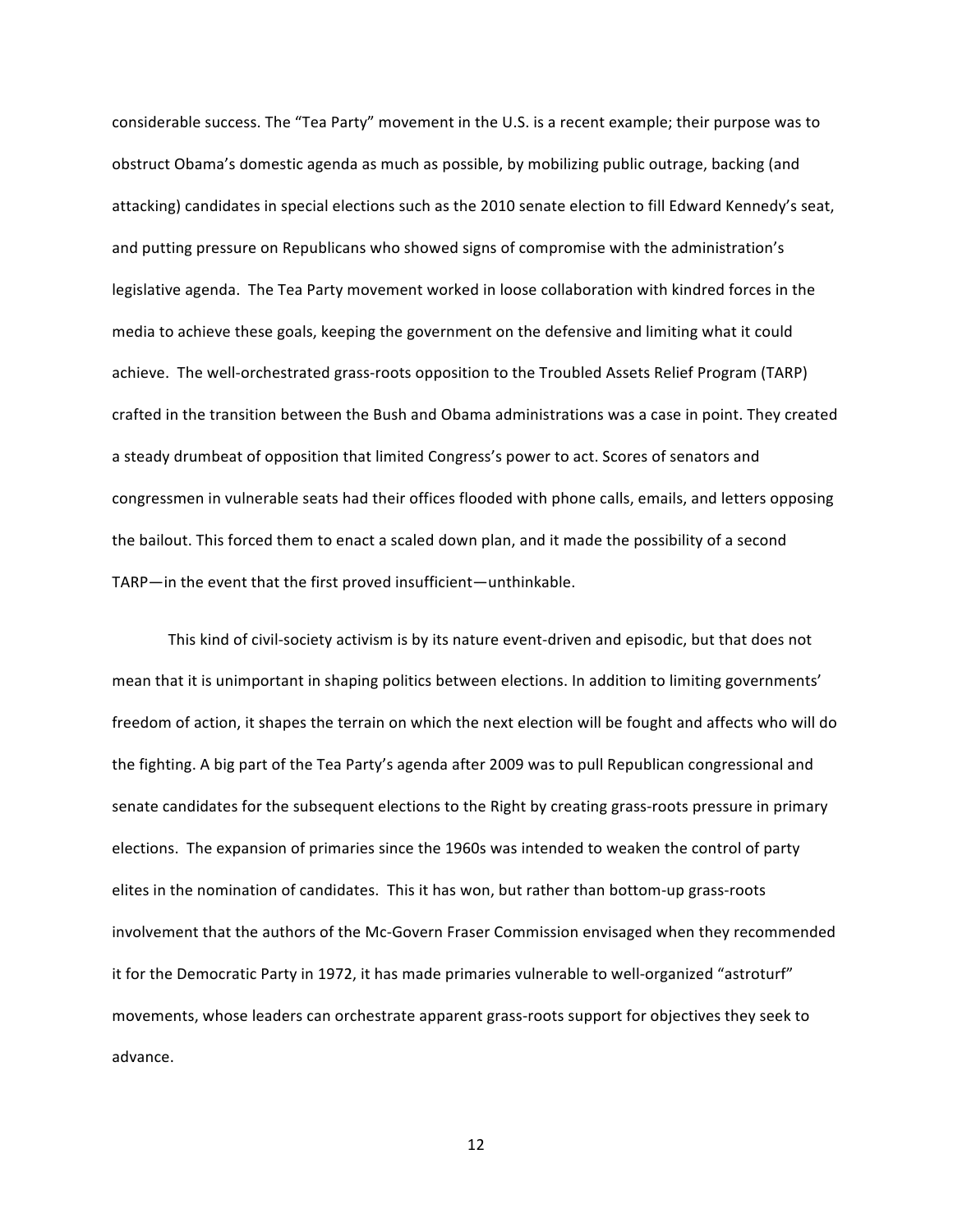The same is true of ballot initiatives. Like the expanded use of primaries, ballot initiatives were conceived (mainly by people on the Left) as instruments to increase direct democracy and grass roots participation in politics. In practice they have turned out to be susceptible to hijack by single-issue groups—such as anti-tax coalitions or opponents of gay marriage—who pour resources and activists into the fights they care about in states where they think they have a chance of success. The result is a certain amount of perpetual political campaigning, rather than the traditional idea behind alternation in politics in which the side that wins has a limited time in which to implement its agenda. The continuous civil society politics often comes from opponents of the government of the day who are flatly unwilling to concede its mandate. This is evident in the opposition to health insurance reform in the U.S., where the relentless drumbeat on Fox News, right-wing radio talk shows, and among the Tea-Partiers, was premised on the notion that Obama was trying to do something illegitimate. Yet Obama had made health insurance reform a central piece of his campaign, so whence the notion that it was illegitimate?

Just how much democracies should accommodate the mobilization and expression of intense contrarian preferences is a judgment call. Long ago Robert Dahl noted that some accommodation of intensity of preference might be worth trading off in the interests of stability—at least in principle (Dahl, 1956: 90-123). The question that is not well understood is how much accommodation of intensity domesticates it, turning potentially disloyal opposition into loyal opposition, and how much accommodation of intense contrarian preference-holders emboldens them. Israeli governments make a habit of invoking the former when explaining to American administrations why West Bank settlers who defy agreements to stop expanding settlements should not be handled too harshly. But is it plausible to think this keeps them on the reservation for a potential peace agreement, or is it more plausible to think that every inch they are given makes them that much more confident about grabbing the next mile?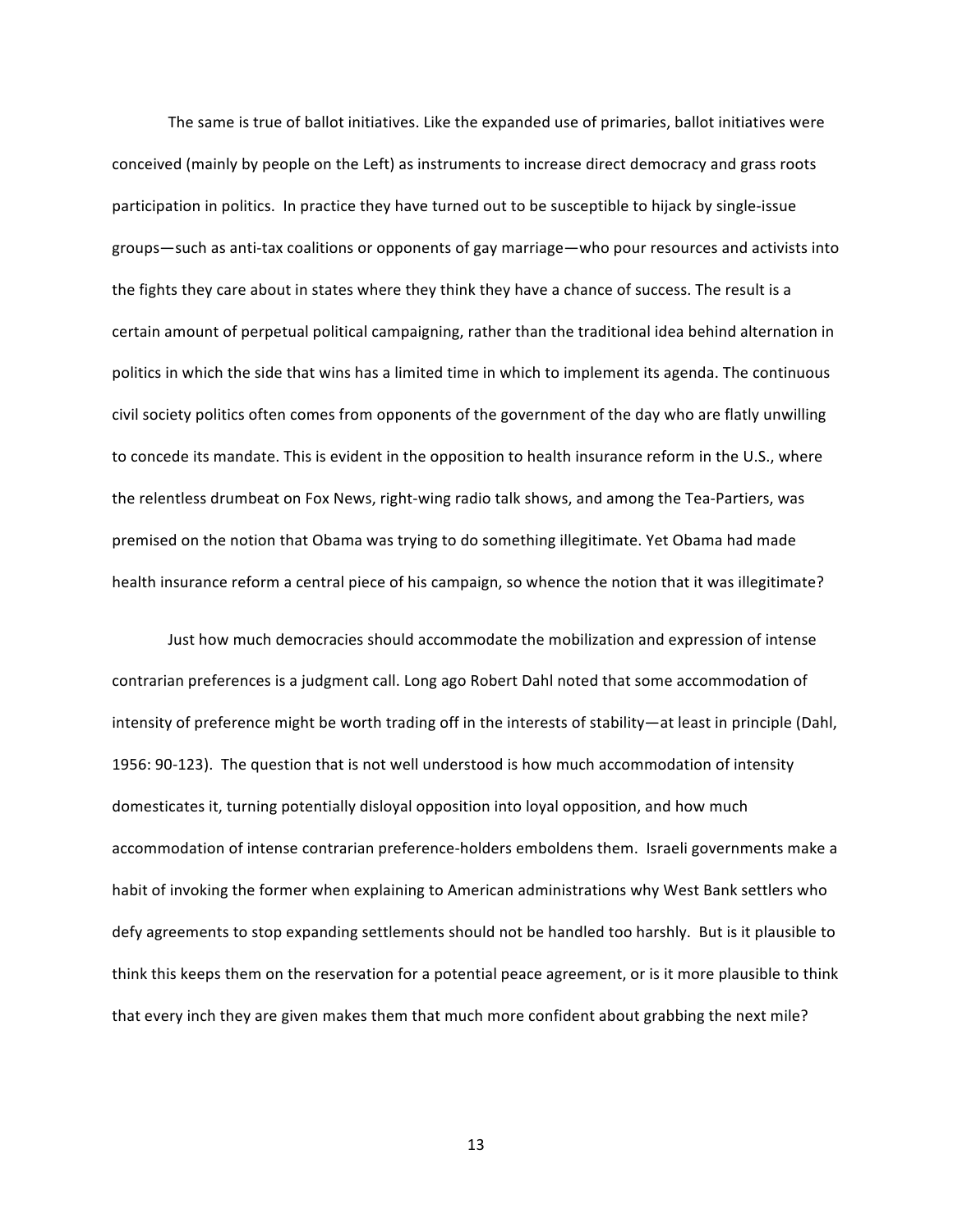That seems, increasingly, to be the view in Moscow. Commentators often observe that civil institutions in post-communist systems, and especially in Russia, are weak. This is notoriously difficult to measure with much confidence (but see Howard, 2003). It seems clear, nonetheless, that the Russian government is not interested in strengthening civil institutions that it cannot control. As Human Rights Watch summarized the situation in 2009: "The government continues tightening control over civil society through selective implementation of the law on NGOs, restriction and censure of protected expression and the media, and harassment of activists and human rights defenders. These actions form an unmistakable part of the Russian government's efforts to weaken—in some cases beyond recognition—the checks and balances needed for an accountable government" (Human Rights Watch, 2009). There is no evidence that things have since changed. The media remains tightly controlled. The Kremlin screens opposition commentators before they go on the air, and interviews with civic activists are edited before being aired (Orttung and Walker, 2012). Reports that undermine the credibility of various independent NGOs, such as the attack against the Moscow-Helsinki Group in January 2012, stand in stark contrast to Putin's messages - which are broadcast unadulterated (RIA Novosti, 2012).

Independent journalists have not fared better. They are often harassed, and they get little protection from a corrupt judiciary. Proposed new censorship laws will further curtail the freedom of social networking, empowering the state to blacklist websites under the guise of protecting citizens from inappropriate and misleading content. The draft legislation submitted to the Duma in June 2012 envisages a new state agency with the authority to blacklist websites, and it gives similar power to courts which will be allowed to ban "extremist" and other types of internet content that violates Russian law (Sutter, 2012). In late 2012 it seemed clear that the government had spammed Twitter accounts protesting election irregularities, and there was evidence that it had sought to combat them with floods of machine-produced pro-Kremlin tweets (BBC, 12/2011). When it came to the watchdog groups themselves, the government simply ordered them to shut down their operations  $-$  as it did to USAID in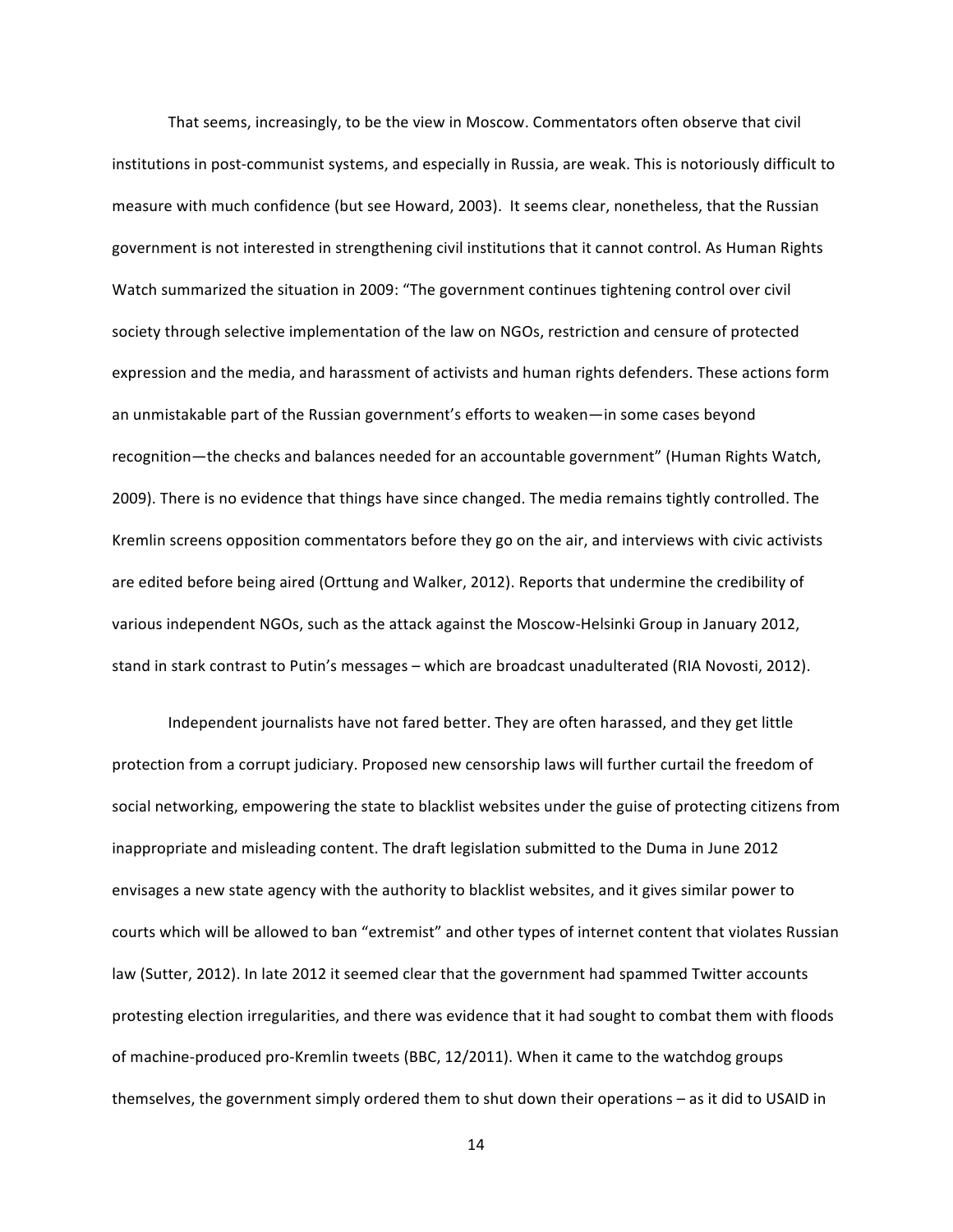September 2012 most likely in response to its support of election monitoring organizations (Elder and McGreal. 2012).

The creeping authoritarianism in Russia that many have been complaining about for the last decade might not have accelerated to a gallop, but it is speeding up. This makes it harder, in the short run, for civil institutions to compensate for the democratic deficit in the Russian political system or to provide the impetus and resources to address it. Whether this means that a new era of disengaged quiescence is in the offing, or rather that stifled pressure for reform will soon explode, is impossible to predict. There stresses on the system are obvious. But the eruptions since of the past two years remind us – as did those of 1989 – that while political change is often gradual, sometimes it operates more as the theory of punctuated equilibrium would predict. Disgruntlement might simmer for so long that elites discount it – or even forget that it is there. Then, when it does explode, the obvious question suddenly seems to be: why didn't it happen earlier?<sup>3</sup>

<u> 1989 - Johann Stein, fransk politik (d. 1989)</u>

 $3$  Thanks to Wishcha (Geng) Ngarmboonanant for his research assistance on this chapter.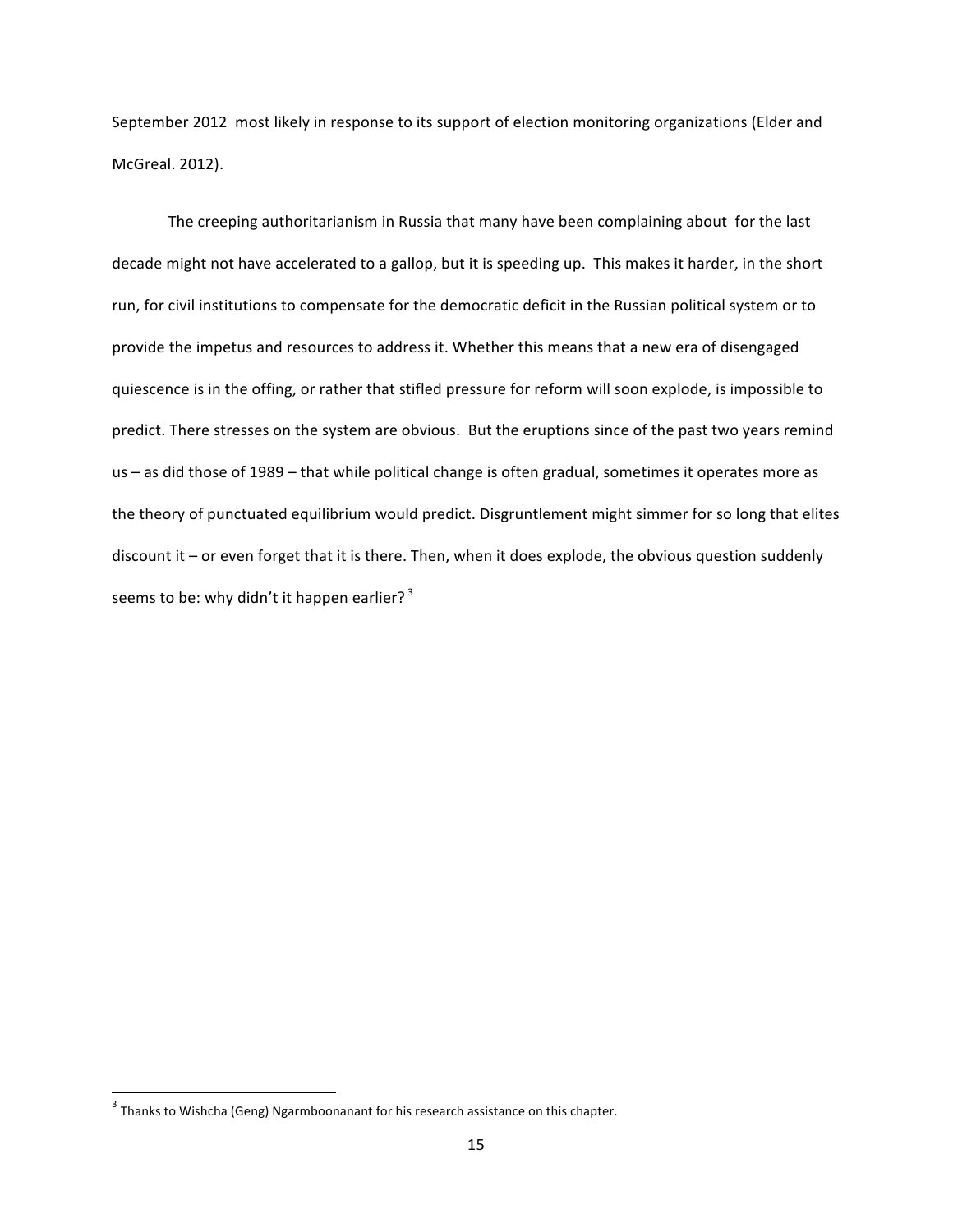## **References**

Appelbaum, Binyamin and Ellen Nakashima. 2008. "Banking Regulator Played Advocate over Enforcer." The Washington Post November 23. www.washingtonpost.com/wp-

dyn/content/article/2008/11/22/AR2008112202213.html (Accessed June 30, 2009).

Bajaj, Vikas. 2007. "Countrywide Financial Borrows \$11.5 Billion to Shore Up Cash." The New *York Times* August 17. www.nytimes.com/2007/08/17/business/worldbusiness/17ihtmortgage.1.7152315.html (Accessed June 30, 2009).

Bershidsky, Leonid. 2012. "Russia 2012: One Step Forward, Two Steps Back." Bloomberg December 27. http://www.bloomberg.com/news/2012-12-26/russia-2012-one-step-forward-two-stepsback.html [12-27-2012].

BBC. 12/2011. "Russian Twitter Political Protests 'Swamped by Spam."" December 9, 2011. http://www.bbc.co.uk/news/technology-16108876 [12-27-2012].

BBC. 02/02/2012. "Putin Tells Stadium Rally 'Battle' Is On For Russia." February 23, 2012. http://www.bbc.co.uk/news/world-europe-17136644 [12-27-2012].

BBC. 02/04/2012. "Moscow: Thousands Join Pro- and Anti- Putin Protests." February 4, 2012. http://www.bbc.co.uk/news/world-europe-16885446 [12-27-2012].

BBC. 12/2011. "Russia Election: Hundreds Rally Against Putin in Moscow." December 5, 2012. http://www.bbc.co.uk/news/world-europe-16042797 [12-27-2012].

BBC. 10/2012. "Anti-Putin Opposition Elected in Russian Online Poll." October 23, 2012.

http://www.bbc.co.uk/news/world-europe-20037209 [12-27-2012].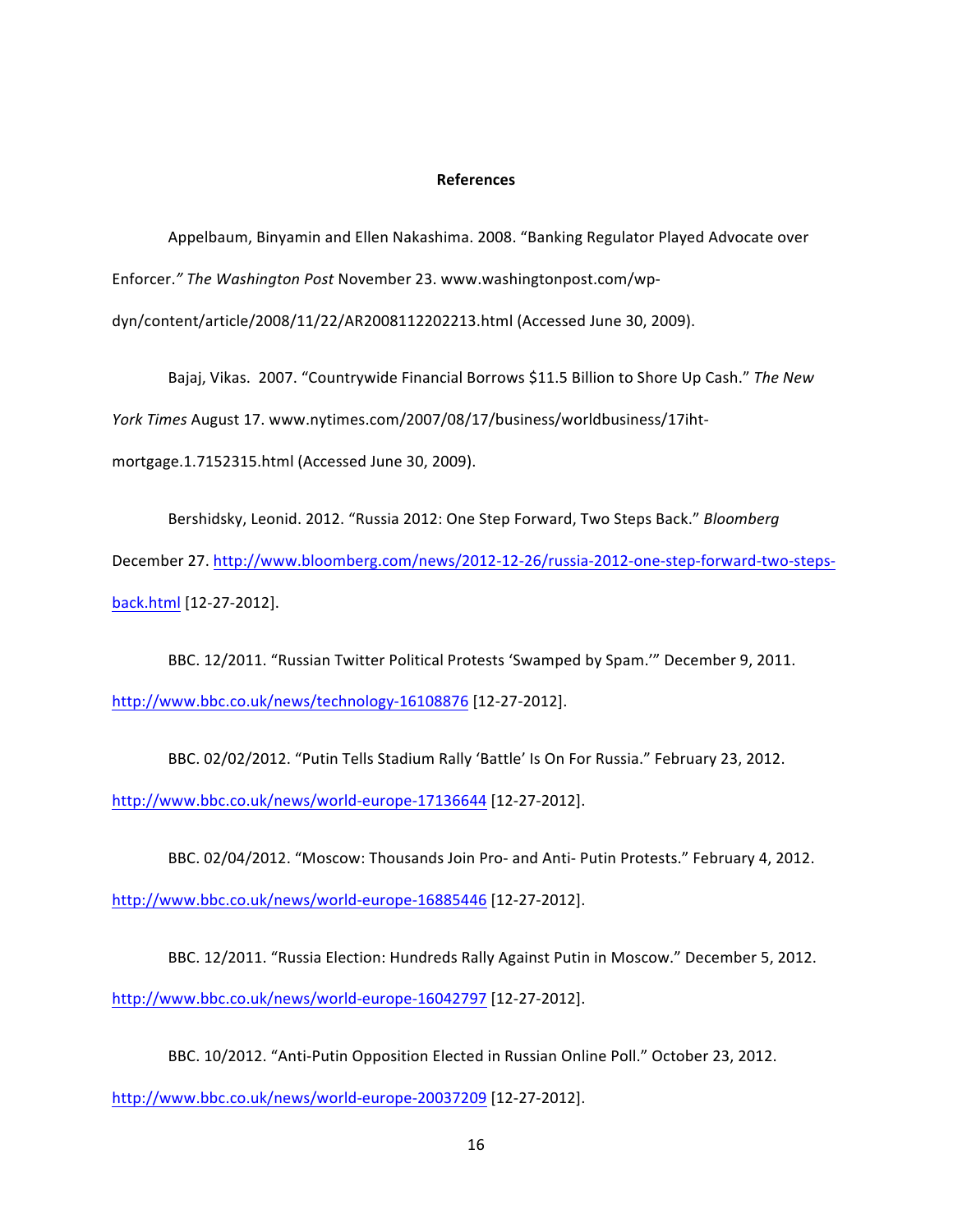Connolly, Kate. 2010. "Angela Merkel Punished by Voters for Dithering Over Greek Bailout." The *Guardian* May 9. www.guardian.co.uk/business/2010/may/09/angela-merkel-german-regional-election (Accessed September 28, 2010).

Dahl, Robert. 1956. A Preface to Democratic Theory. [Chicago]: University of Chicago Press.

Elder, Miriam. 2011. "Russia's Anti-Putin Protests Grow." BBC December 7, 2011.

http://www.guardian.co.uk/world/2011/dec/07/russia-anti-putin-protest-grow [12-27-2012].

Elder, Miriam and Chris McGreal. 2012. "USAid Ordered Out of Moscow as Putin's Protest Crackdown Continues." The Guardian. September 18, 2012.

http://www.guardian.co.uk/world/2012/sep/18/usaid-moscow-putin-protest [12-27-2012].

Fiorina, Morris P., Samuel Abrams, and Jeremy C. Pope. 2006. *Culture War? The Myth of a Polarized America.* New York: Pearson Education.

Freedom House. 2012. "Libya: Freedom in the World 2012."

http://www.freedomhouse.org/report/freedom-world/2012/libya-0 [12-27-2012].

Graetz, Michael and Ian Shapiro. 2005. *Death by a Thousand Cuts: The Fight over Taxing Inherited Wealth.* Princeton, NJ: Princeton University Press.

Guardian. 2012. "Russians Turn Out In their Thousands to Protest against Vladimir Putin." June

12, 2012. http://www.guardian.co.uk/world/2012/jun/12/russians-thousands-protest-vladimir-putin [12-27-2012].

Howard, Marc, 2003.*The Weakness of Civil Society in Post-Communist Europe* (Cambridge University Press, 2003).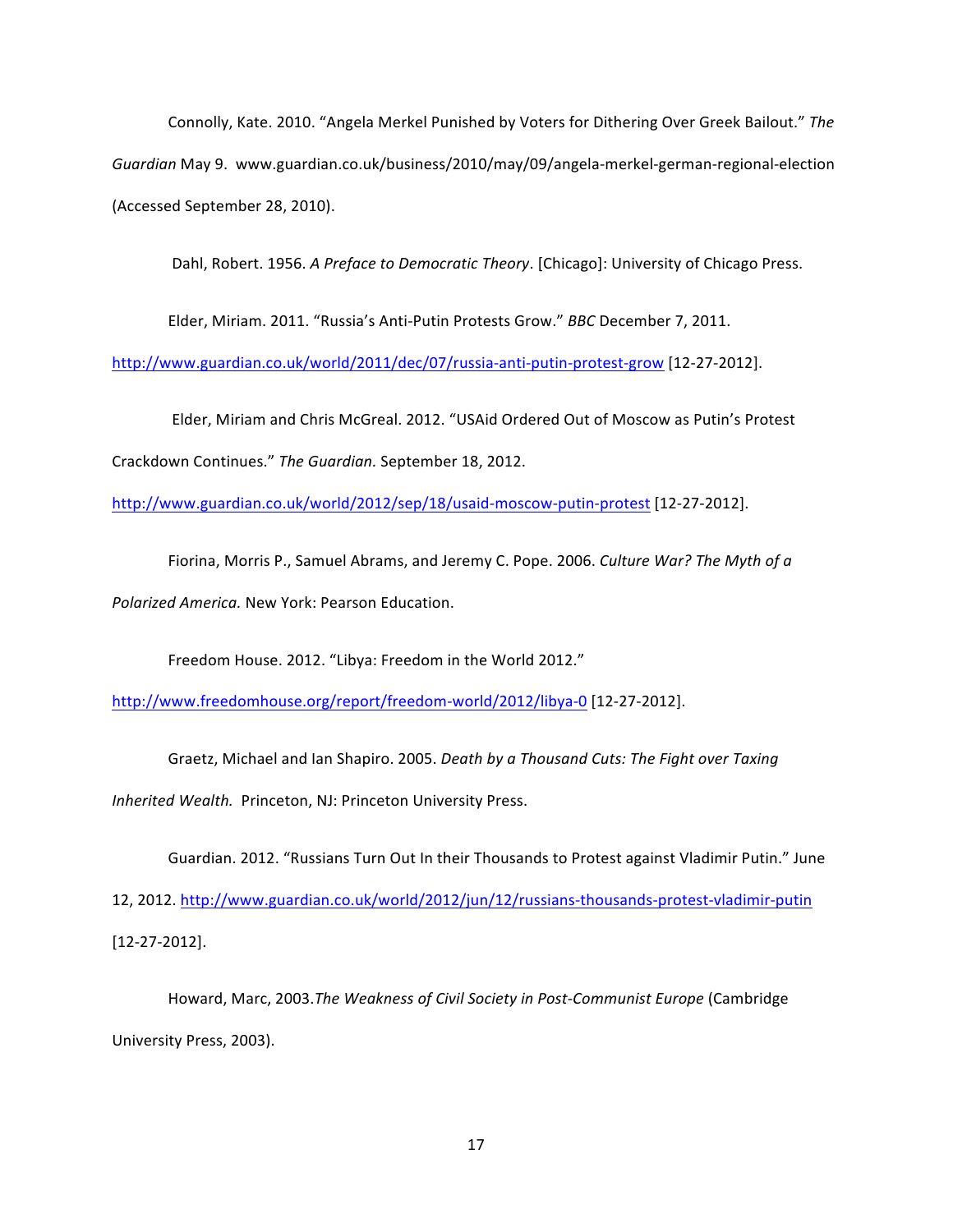Human Rights Watch. 2009. "World Report: 2009." 396.

http://www.hrw.org/sites/default/files/reports/wr2009\_web.pdf [12-27-2012].

Huntington, Samuel. 1991. *The Third Wave: Democratization in the Twentieth Century* (University of Oklahoma Press, 1991.

Krugman, Paul. 2010. "Wall Street Whitewash." The New York Times December 16. www.nytimes.com/2010/12/17/opinion/17krugman.html?\_r=2&scp=2&sq=krugman&st=cse (Accessed December 18, 2010).

Labaton, Stephen. 2008. "The Reckoning: Agency's '04 Rule Let Banks Pile up New Debt," The *New York Times* October 3. www.nytimes.com/2008/10/03/business/03sec.html (Accessed June 30, 2009). 

New York Times. 1/2010. "Bank Bonuses, Bigger Than Ever, in the Spotlight." January 10. dealbook.blogs.nytimes.com/2010/01/10/banks-prepare-for-bigger-bonuses-and-publics-wrath [09-28- 2010]. 

New York Times. 4/2010. "German Banks Have Big Investment in Greece." April 28. dealbook.blogs.nytimes.com/2010/04/28/german-banks-have-big-investment-in-greece [09-28-2010].

Orttung, Robert and Christopher Walker. 2012. "As Russia Prepares for Protests, New Media Battle the Old." *Freedom House,* February 2, 2012. http://www.freedomhouse.org/blog/russia-preparesprotests-new-media-battle-old [12-27-2012]. 

Panitch, Leo. 1976. Social Democracy & Industrial Militancy: The Labour Party, the Trade Unions and Incomes Policy, 1945-1974. Cambridge: Cambridge University Press.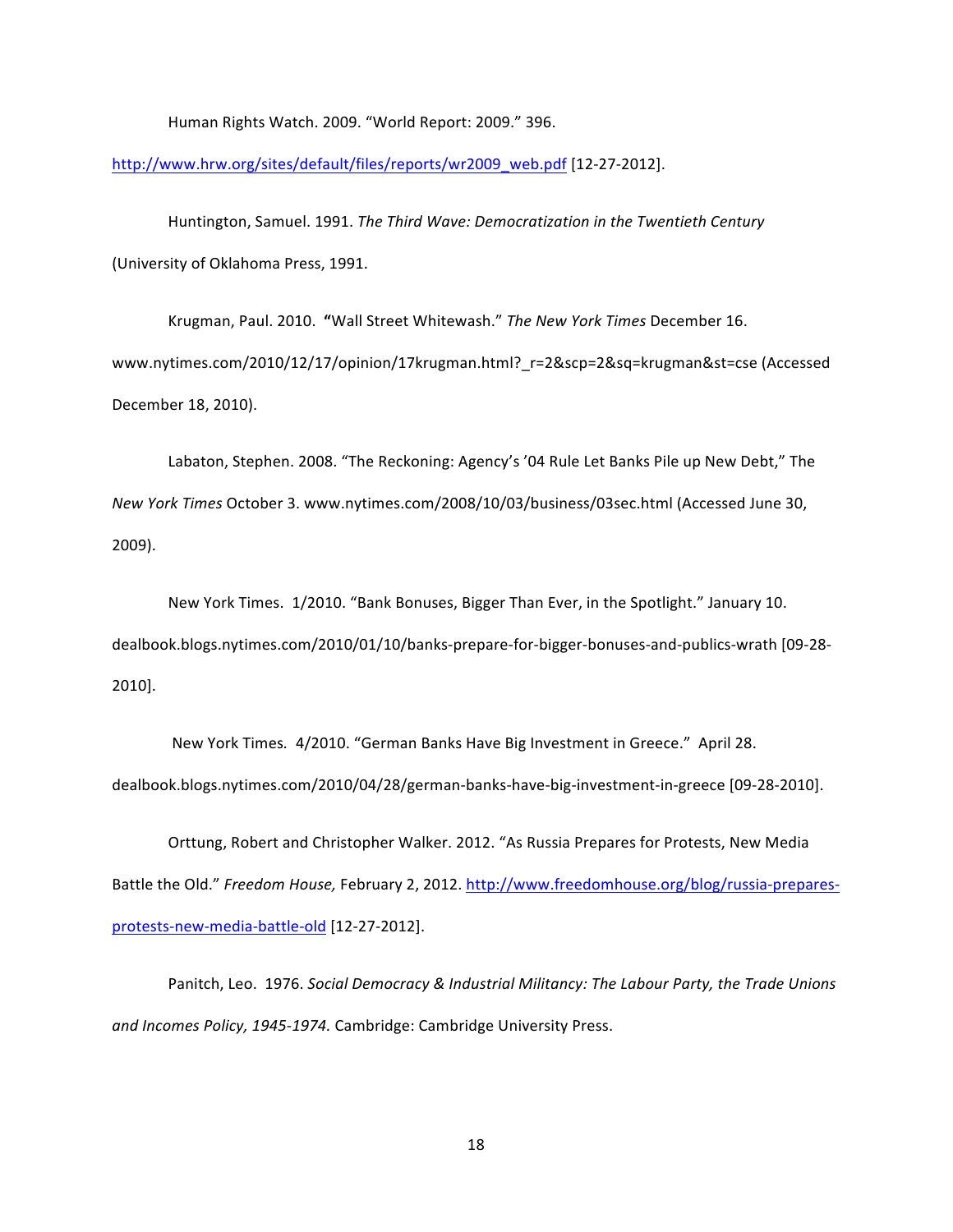Panitch, Leo. 1977. "The Development of Corporatism in Liberal Democracies." Comparative *Political Studies* 10 (2): 61-90. 

Pettit, Philip. 2000. "Democracy, Electoral and Contestatory," in *NOMOS XLII: Designing* Democratic Institutions, ed. Ian Shapiro and Stephen Macedo. New York: New York University Press, 105-44.

Przeworski, Adam and Michael Wallerstein. 1988. "Structural Dependence of the State on Capital." *American Political Science Review* 82 (1): 11-29.

RIA Novosti. 2012. "State TV Attacks NGOs Ahead of Elections—Alexeyeva." RIA Novosti. January 23 2012. http://en.rian.ru/russia/20120123/170900472.html [12-27-2012].

Rojansky, Matthew and Harley Balzer. 2012. "More Than Moscow: Protests in Russia, 1991 and 2011-2012." Carnegie Endowment for International Peace February 13, 2012.

Scheer, Robert. 2010. *The Great American Stickup: How Reagan Republicans and Clinton* Democrats Enriched Wall Street While Mugging Main Street. New York: Nation Books.

Schmitter, Philippe. 1974. "Still the Century of Corporatism?" The Review of Politics 36 (1): 85-131.

Shapiro, Ian. 1993. "Democratic innovation: South Africa in comparative context," *World Politics*, Vol. 46, No. 1. 121-50

Shapiro, Ian. 2011. The Real World of Democratic Theory. Princeton: Princeton University Press.

Steinberg, Jonathan. 2011. "1848 and 2011: Bringing Down the Old Order is Easy; Building A New One is Tough," Foreign Affairs. September 28, 2011.

http://www.foreignaffairs.com/articles/68306/jonathan-steinberg/1848-and-2011 [01-09-2013].